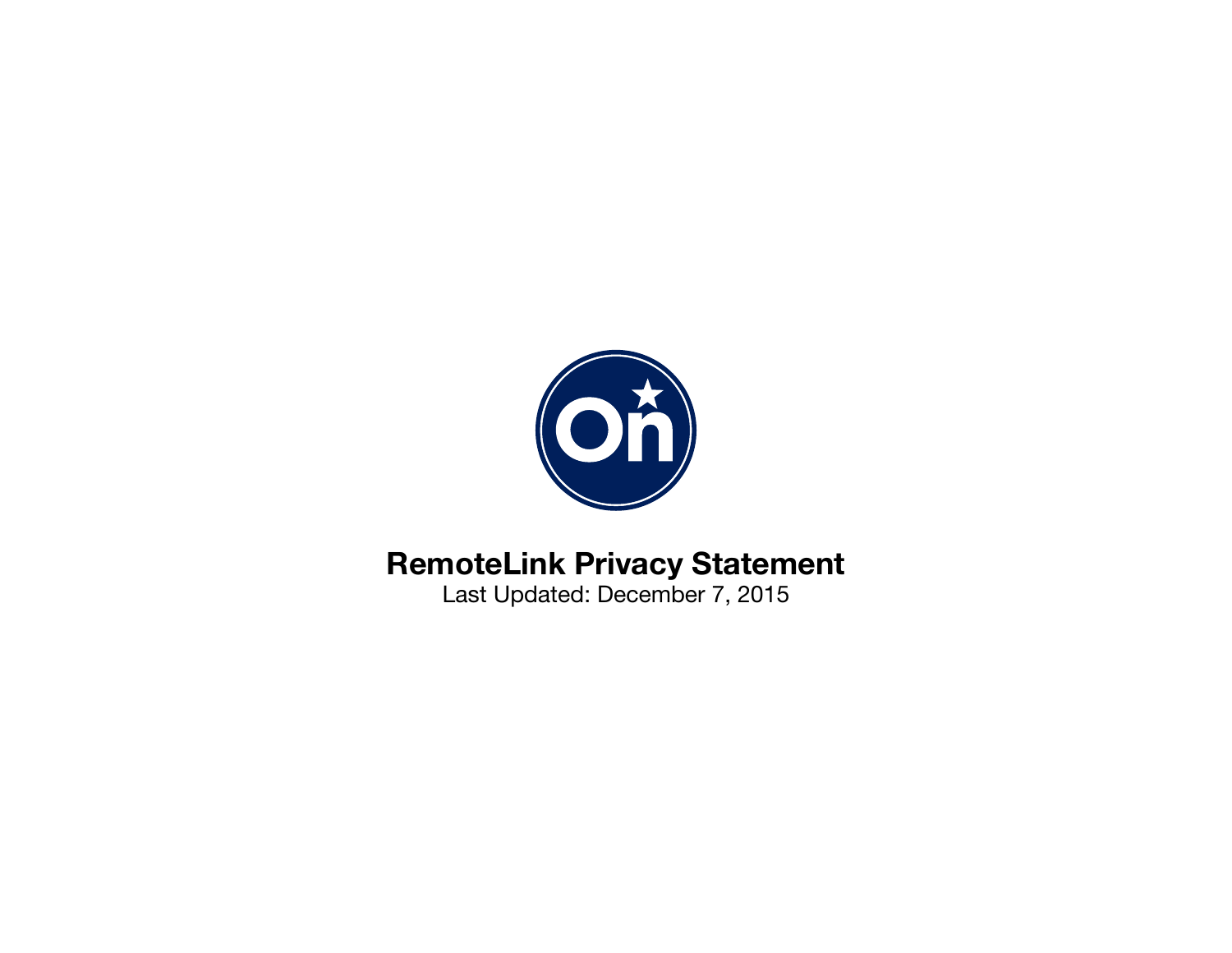

Your privacy is important to us. This Privacy Statement describes how we, General Motors of Canada Company (formerly known as General Motors of Canada Limited), operating as OnStar in Canada ("**OnStar**"), collect, use, disclose and share information (**including the location of your OnStar-equipped eligible vehicle (your "Vehicle") and how your Vehicle is used**) when you download the RemoteLink application to your phone or other Internet-connected device (your "**Device**") and when you use the services available through that application, which include services that allow you to view diagnostic information of your Vehicle and to issue commands to your Vehicle, such as door lock/unlock and remote engine start commands (the "**RemoteLink Services**").

It is your responsibility to ensure that all users of your Vehicle know that anyone with access to RemoteLink Services through your Device may be able to access information about your OnStar account and your Vehicle. You must also inform any other users of your Vehicle about this privacy statement.

Other individuals with access to the RemoteLink Services associated with your Vehicle may be able to view your Account Information, Vehicle-Related Information and Driving Information. These terms are defined in the OnStar Privacy Statement.

The OnStar Privacy Statement, which is posted at https://www.onstar.com/web/portal/ privacy?g=1, as appended by this RemoteLink Privacy Statement, describe our privacy practices for the RemoteLink Services and alsofor other OnStar services. Capitalized terms, if not defined in this Privacy Statement, are defined in the OnStar Privacy Statement.

 $\psi_2 = \psi_2 = \psi_2$ 

# **Information We Collect**

When you install the RemoteLink application or use the RemoteLink Services, we collect:

- Device information, such as the location of your Device, Device type, Device operating system, Internet Protocol (IP) address, unique identifier, type of browser, Internet service provider, information about your use of the RemoteLink application, and phone number; and
- Account Information, Vehicle-Related Information, and Driving Information, such as the location and speed of your Vehicle based on GPS. We collect and treat that information as described in the OnStar Privacy Statement.

We may also obtain information about you from additional online and offline sources including commercially or publicly available third party sources.

#### **Use of Your Information**

We use the information we collect as described in the OnStar Privacy Statement. For example, we use the information to:

- Provide the RemoteLink Services;
- Communicate with you about your account or the RemoteLink Services; and
- Provide you with marketing offers.

**We may share your information with OnStar, LLC or our other affiliates for the above purposes.**

# **Restricting the Collection of Location and Speed Information**

You can restrict our access to and collection of the location of your Device by disabling location-sharing on your Device, if that feature is available on your Device.

The RemoteLink Services require access to and collection of the location and speed of your Vehicle. We collect location and speed of your Vehicle when you access or use the RemoteLink Services, or as otherwise disclosed in the OnStar Privacy Statement. You can restrict our access to and collection of location and speed of your Vehicle by not using the RemoteLink Services or any other OnStar service which requires this information.

# **Sharing of Information**

We share your Account Information, Vehicle-Related Information, and Driving Information (such as the location and speed of your Vehicle) as described in the OnStar Privacy Statement. We share the location of your Device in the same manner as we share location and speed of your Vehicle. For example, we share the location of your Device with:

- third party service providers working on our behalf,
- emergency service providers,
- others when required by law, and
- those you ask us to share this information with.

We may also share the location of your Device when necessary to provide the RemoteLink Services to you; to comply with legal obligations; to protect the safety and rights of you and others; with OnStar LLC, General Motors LLC and General Motors Company for